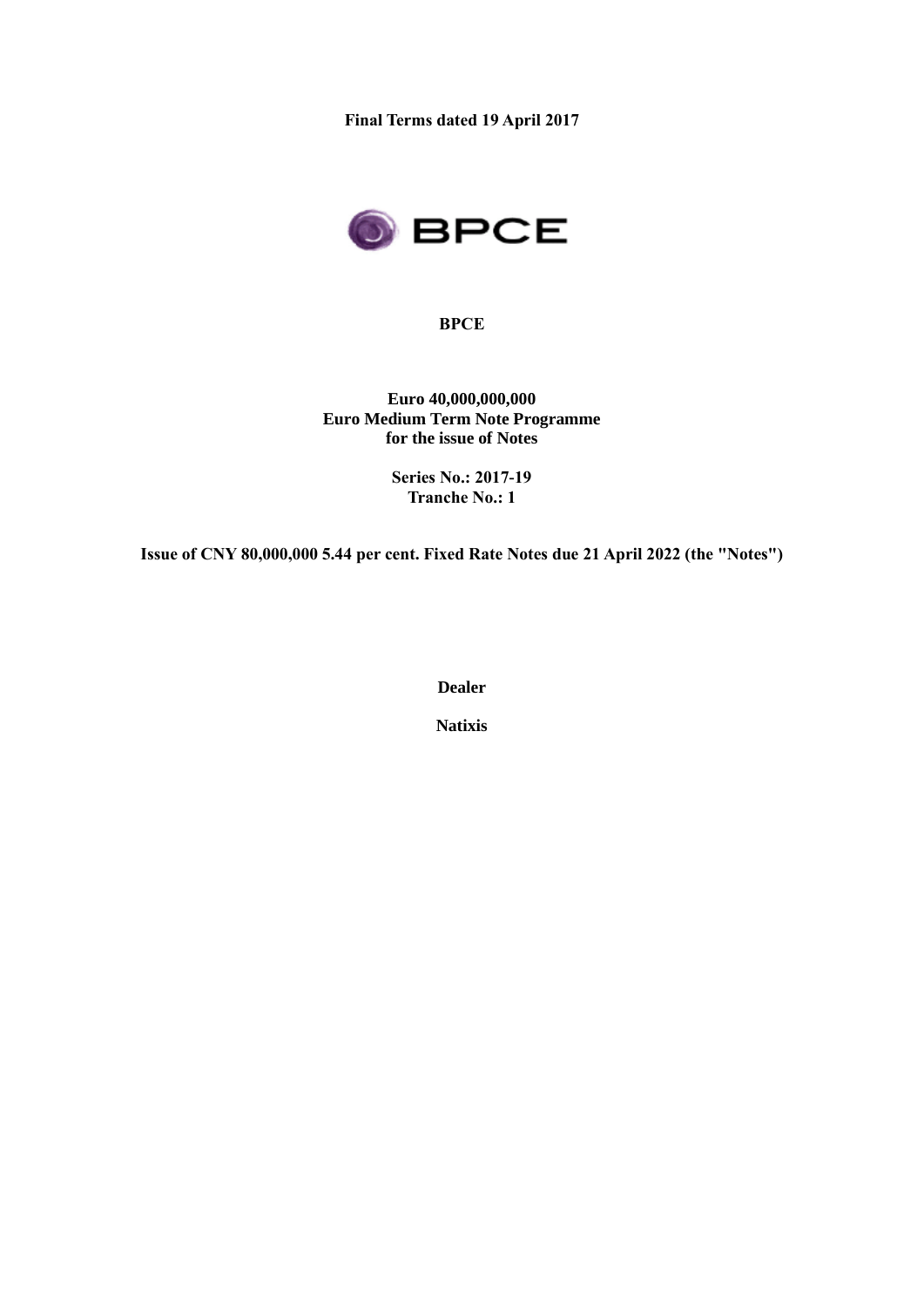#### **PART A - CONTRACTUAL TERMS**

Terms used herein shall be deemed to be defined as such for the purposes of the Conditions (the "**Conditions**") set forth in the base prospectus dated 21 December 2016 which received visa n°16-595 from the *Autorité des marchés financiers* (the "**AMF**") on 21 December 2016 (the "**Base Prospectus**") and the first supplement to the Base Prospectus dated 16 February 2017 which received visa n°17-060 from the AMF on 16 February 2017, the second supplement to the Base Prospectus dated 3 March 2017 which received visa n°17-082 from the AMF on 3 March 2017 and the third supplement to the Base Prospectus dated 29 March 2017 which received visa n°17-118 from the AMF on 29 March 2017 (the "**Supplements**"), which together constitute a base prospectus for the purposes of the Prospectus Directive.

This document constitutes the Final Terms of the Notes described herein for the purposes of Article 5.4 of the Prospectus Directive and must be read in conjunction with such Base Prospectus as so supplemented. Full information on the Issuer and the offer of the Notes is only available on the basis of the combination of these Final Terms and the Base Prospectus as so supplemented. The Base Prospectus and the Supplements are available for viewing at the office of the Fiscal Agent or each of the Paying Agents and on the website of the AMF (www.amf-france.org) and copies may be obtained from BPCE, 50 avenue Pierre Mendès-France, 75013 Paris, France.

| 1. | <b>Issuer:</b>                 |                                                 | <b>BPCE</b>                                                                                            |
|----|--------------------------------|-------------------------------------------------|--------------------------------------------------------------------------------------------------------|
| 2. | (i)                            | <b>Series Number:</b>                           | 2017-19                                                                                                |
|    | (ii)                           | <b>Tranche Number:</b>                          | $\mathbf{1}$                                                                                           |
| 3. |                                | <b>Specified Currency or Currencies:</b>        | References to "CNY" or ""Renminbi" are to<br>the lawful currency of the People's Republic<br>of China. |
| 4. | <b>Notes:</b>                  | <b>Aggregate Nominal Amount</b><br>- of         |                                                                                                        |
|    | (i)                            | Series:                                         | CNY 80,000,000                                                                                         |
|    | (ii)                           | Tranche:                                        | CNY 80,000,000                                                                                         |
| 5. |                                | <b>Issue Price:</b>                             | 100.00 per cent. of the Aggregate Nominal<br>Amount                                                    |
| 6. | <b>Specified Denomination:</b> |                                                 | CNY 1,000,000                                                                                          |
| 7. | (i)                            | <b>Issue Date:</b>                              | 21 April 2017                                                                                          |
|    | (ii)                           | <b>Interest</b><br><b>Commencement</b><br>Date: | <b>Issue Date</b>                                                                                      |
| 8. | <b>Interest Basis:</b>         |                                                 | 5.44 per cent. <i>per annum</i> Fixed Rate                                                             |
|    |                                |                                                 | (further particulars specified below)                                                                  |
| 9. |                                | <b>Maturity Date:</b>                           | 21 April 2022                                                                                          |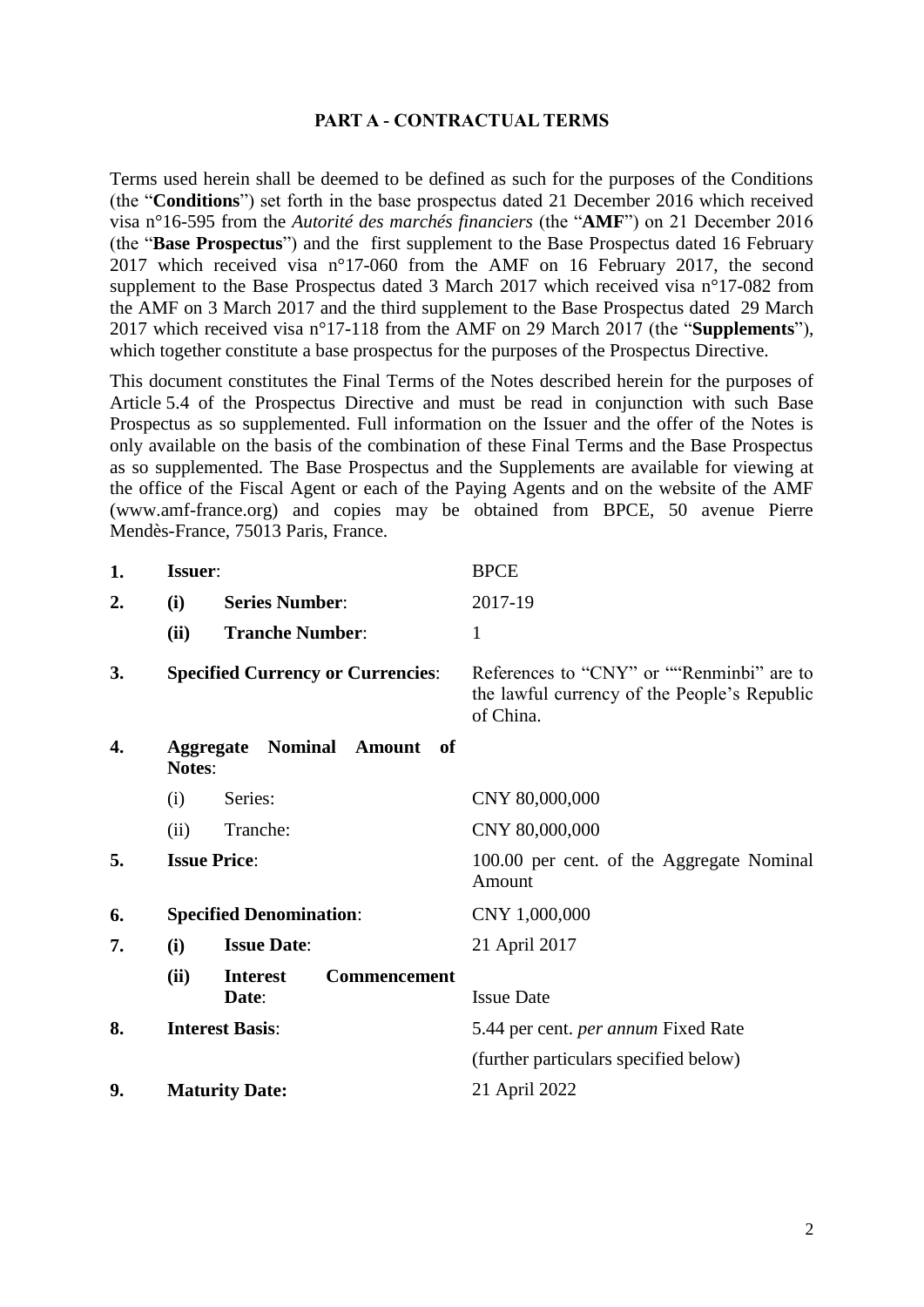| 10. |                                                                  | <b>Redemption/Payment Basis:</b>                                             | Subject to any purchase and cancellation or<br>early redemption, the Notes will be redeemed<br>on the Maturity Date at 100 per cent. of their<br>nominal amount                                                                                                                                                                                                                                                                   |
|-----|------------------------------------------------------------------|------------------------------------------------------------------------------|-----------------------------------------------------------------------------------------------------------------------------------------------------------------------------------------------------------------------------------------------------------------------------------------------------------------------------------------------------------------------------------------------------------------------------------|
| 11. | <b>Change of Interest or</b><br><b>Redemption/Payment Basis:</b> |                                                                              | Not Applicable                                                                                                                                                                                                                                                                                                                                                                                                                    |
| 12. |                                                                  | <b>Put/Call Options:</b>                                                     | Not Applicable                                                                                                                                                                                                                                                                                                                                                                                                                    |
| 13. | (i)                                                              | <b>Status of the Notes:</b>                                                  | <b>Senior Preferred Notes</b>                                                                                                                                                                                                                                                                                                                                                                                                     |
|     | (ii)                                                             | Date<br>corporate<br>0f<br>authorisations for issuance<br>of Notes obtained: | Decisions of the <i>Directoire</i> of the Issuer<br>dated 25 April 2016 and decision of Mr.<br>$\mathbf{D}$ $\mathbf{D}$ $\mathbf{D}$ $\mathbf{D}$ $\mathbf{D}$ $\mathbf{D}$ $\mathbf{D}$ $\mathbf{D}$ $\mathbf{D}$ $\mathbf{D}$ $\mathbf{D}$ $\mathbf{D}$ $\mathbf{D}$ $\mathbf{D}$ $\mathbf{D}$ $\mathbf{D}$ $\mathbf{D}$ $\mathbf{D}$ $\mathbf{D}$ $\mathbf{D}$ $\mathbf{D}$ $\mathbf{D}$ $\mathbf{D}$ $\mathbf{D}$ $\mathbf{$ |

Jean-Philippe Berthaut, Head of Group

Funding, dated 12 April 2017

#### **PROVISIONS RELATING TO INTEREST PAYABLE**

| 14. | <b>Fixed Rate Note Provisions:</b>                                                                                                                  |                                      | Applicable                                                                                                                                                             |
|-----|-----------------------------------------------------------------------------------------------------------------------------------------------------|--------------------------------------|------------------------------------------------------------------------------------------------------------------------------------------------------------------------|
|     | (i)                                                                                                                                                 | Rate of Interest:                    | 5.44 per cent. <i>per annum</i> in arrear on each<br><b>Interest Payment Date</b>                                                                                      |
|     | (ii)                                                                                                                                                | Resettable:                          | Not Applicable                                                                                                                                                         |
|     | (iii)                                                                                                                                               | <b>Interest Payment Dates:</b>       | 21 April in each year commencing on 21<br>April 2018 up and including Maturity Date,<br>all adjusted in accordance with the Business<br>Day Convention specified below |
|     | (iv)                                                                                                                                                | Fixed Coupon Amount(s):              | Not Applicable                                                                                                                                                         |
|     | (v)                                                                                                                                                 | <b>Broken Amount:</b>                | Not Applicable                                                                                                                                                         |
|     | (vi)                                                                                                                                                | Day Count Fraction:                  | Actual/365 (Fixed), non-adjusted                                                                                                                                       |
|     | (vii)                                                                                                                                               | <b>Determination Dates:</b>          | Not Applicable                                                                                                                                                         |
|     | <b>Business Day Convention:</b><br>(viii)<br>(ix)<br>Party<br>responsible<br>for<br>calculating Interest Amounts<br>(if not the Calculation Agent): |                                      | Modified Following Business Day<br>Convention                                                                                                                          |
|     |                                                                                                                                                     |                                      | Not Applicable                                                                                                                                                         |
|     | (x)                                                                                                                                                 | on Non-Business<br>Payments<br>Days: | As per the Conditions                                                                                                                                                  |
| 15. | <b>Floating Rate Note Provisions:</b>                                                                                                               |                                      | Not Applicable                                                                                                                                                         |
| 16. | <b>Zero Coupon Note Provisions:</b>                                                                                                                 |                                      | Not Applicable                                                                                                                                                         |
| 17. | <b>Inflation-Linked</b><br><b>Interest</b><br><b>Note</b><br><b>Provisions:</b>                                                                     |                                      |                                                                                                                                                                        |
|     |                                                                                                                                                     |                                      |                                                                                                                                                                        |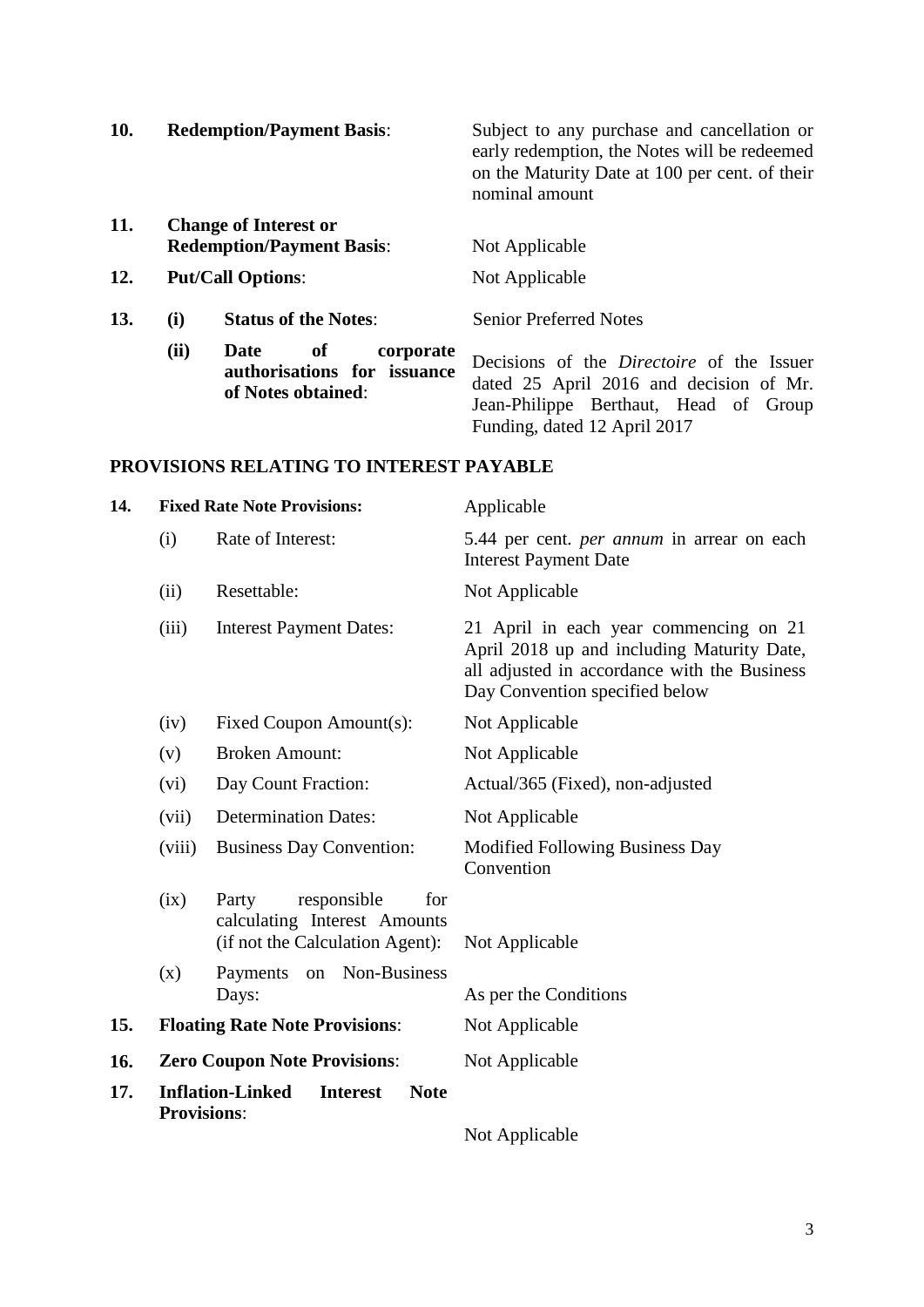# **PROVISIONS RELATING TO REDEMPTION**

| 18. | <b>Call Option:</b>                                                                                                                                                                                                                                            | Not Applicable                                                           |
|-----|----------------------------------------------------------------------------------------------------------------------------------------------------------------------------------------------------------------------------------------------------------------|--------------------------------------------------------------------------|
| 19. | <b>Put Option:</b>                                                                                                                                                                                                                                             | Not Applicable                                                           |
| 20. | <b>MREL/TLAC</b><br><b>Disqualification</b><br><b>Event Call Option:</b>                                                                                                                                                                                       | Not Applicable                                                           |
| 21. | <b>Final Redemption Amount of each</b><br>Note:                                                                                                                                                                                                                | CNY 1,000,000 per Note of CNY 1,000,000<br><b>Specified Denomination</b> |
| 22. | <b>Inflation Linked Notes - Provisions</b><br>relating to the Final Redemption<br>Amount:                                                                                                                                                                      | Not Applicable                                                           |
| 23. | <b>Early Redemption Amount:</b>                                                                                                                                                                                                                                |                                                                          |
|     | Early Redemption Amount(s)<br>(i)<br>of each Senior Preferred Note payable<br>on redemption upon the occurrence of<br>a Withholding Tax Event (Condition<br>6(i)(i)), a Gross-Up Event (Condition<br>$6(i)(ii)$ or for illegality (Condition<br>$6(l)$ :       | CNY 1,000,000 per Note of CNY 1,000,000<br><b>Specified Denomination</b> |
|     | (ii)<br>Early Redemption Amount(s)<br>of each Senior Non-Preferred Note<br>payable on redemption upon the<br>of<br><b>MREL/TLAC</b><br>an<br>occurrence<br>Disqualification Event (Condition<br>$6(g)$ ) or a Withholding Tax Event<br>(Condition $6(i)(i)$ ): | Not Applicable                                                           |
|     | (iii) Early Redemption Amount(s)<br>of each Subordinated Note payable on<br>redemption upon the occurrence of a<br>Capital Event (Condition 6(h), a<br>Withholding Tax Event (Condition<br>6(i)(i) or a Tax Deductibility Event<br>$(Condition 6(i)(iii))$ :   | Not Applicable                                                           |
|     | Early Redemption Amount(s)<br>(iv)<br>of each Note payable on redemption<br>upon the occurrence of an Event of<br>Default (Condition 9):                                                                                                                       | CNY 1,000,000 per Note of CNY 1,000,000<br><b>Specified Denomination</b> |
|     | Redemption<br>for<br>(v)<br>taxation<br>reasons permitted on days others than<br>Interest Payment Dates (Condition<br>$6(i)$ :                                                                                                                                 | Yes                                                                      |
|     | Unmatured<br>Coupons<br>(vi)<br>to<br>become void upon early redemption<br>(Materialised Bearer Notes only) Not Applicable<br>(Condition $7(f)$ ):                                                                                                             |                                                                          |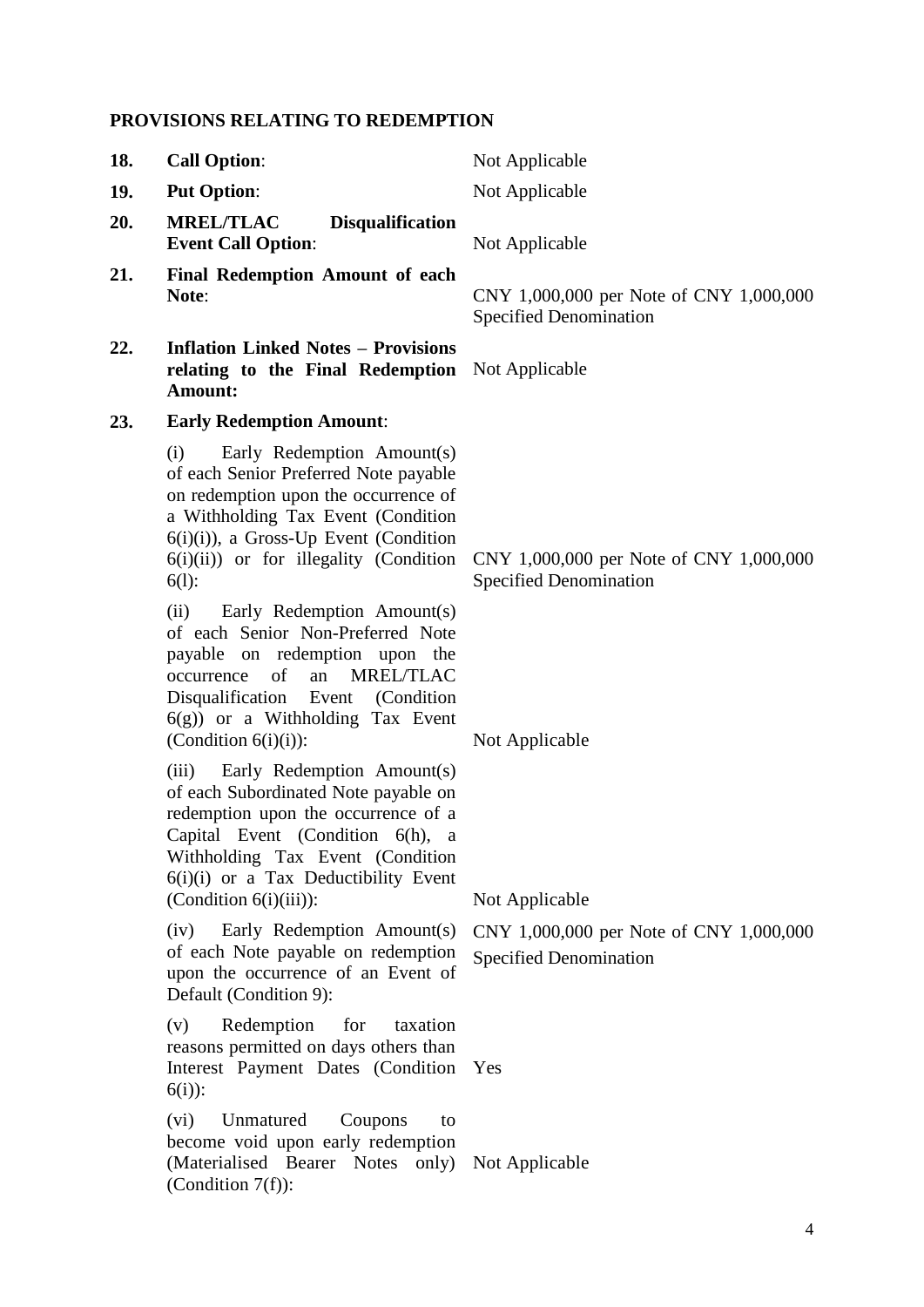# **GENERAL PROVISIONS APPLICABLE TO THE NOTES**

| 24. | <b>Form of Notes:</b>                                                                                                                |                                                                                                          | <b>Dematerialised Notes</b>                                      |  |
|-----|--------------------------------------------------------------------------------------------------------------------------------------|----------------------------------------------------------------------------------------------------------|------------------------------------------------------------------|--|
|     | (i)                                                                                                                                  | of<br>Dematerialised<br>Form<br>Notes:                                                                   | Bearer form (au porteur)                                         |  |
|     | (ii)                                                                                                                                 | <b>Registration Agent:</b>                                                                               | Not Applicable                                                   |  |
|     | (iii)                                                                                                                                | <b>Temporary Global Certificate:</b>                                                                     | Not Applicable                                                   |  |
|     | (iv)                                                                                                                                 | Applicable TEFRA<br>exemption:                                                                           | Not Applicable                                                   |  |
| 25. |                                                                                                                                      | <b>Financial Centre(s):</b>                                                                              | Beijing,<br>Hong<br>Kong,<br>New<br>York<br>and<br><b>TARGET</b> |  |
| 26. | Talons for future Coupons<br><b>or</b><br>Receipts to be attached to Definitive<br>Notes (and dates on which such<br>Talons mature): |                                                                                                          | Not Applicable                                                   |  |
| 27. | <b>Details relating to Instalment Notes:</b><br>amount of each instalment, date on<br>which each payment is to be made:              |                                                                                                          | Not Applicable                                                   |  |
| 28. |                                                                                                                                      | <b>Redenomination provisions:</b>                                                                        | Not Applicable                                                   |  |
| 29. | <b>Purchase</b><br>financier:                                                                                                        | in<br>accordance<br>with<br>Article L.213-1 A and D.213-1 A of<br>the French Code monétaire<br><b>et</b> | Applicable                                                       |  |
| 30. |                                                                                                                                      | <b>Consolidation provisions:</b>                                                                         | Not Applicable                                                   |  |
| 31. |                                                                                                                                      | <b>Waiver of Set-Off:</b>                                                                                | Applicable                                                       |  |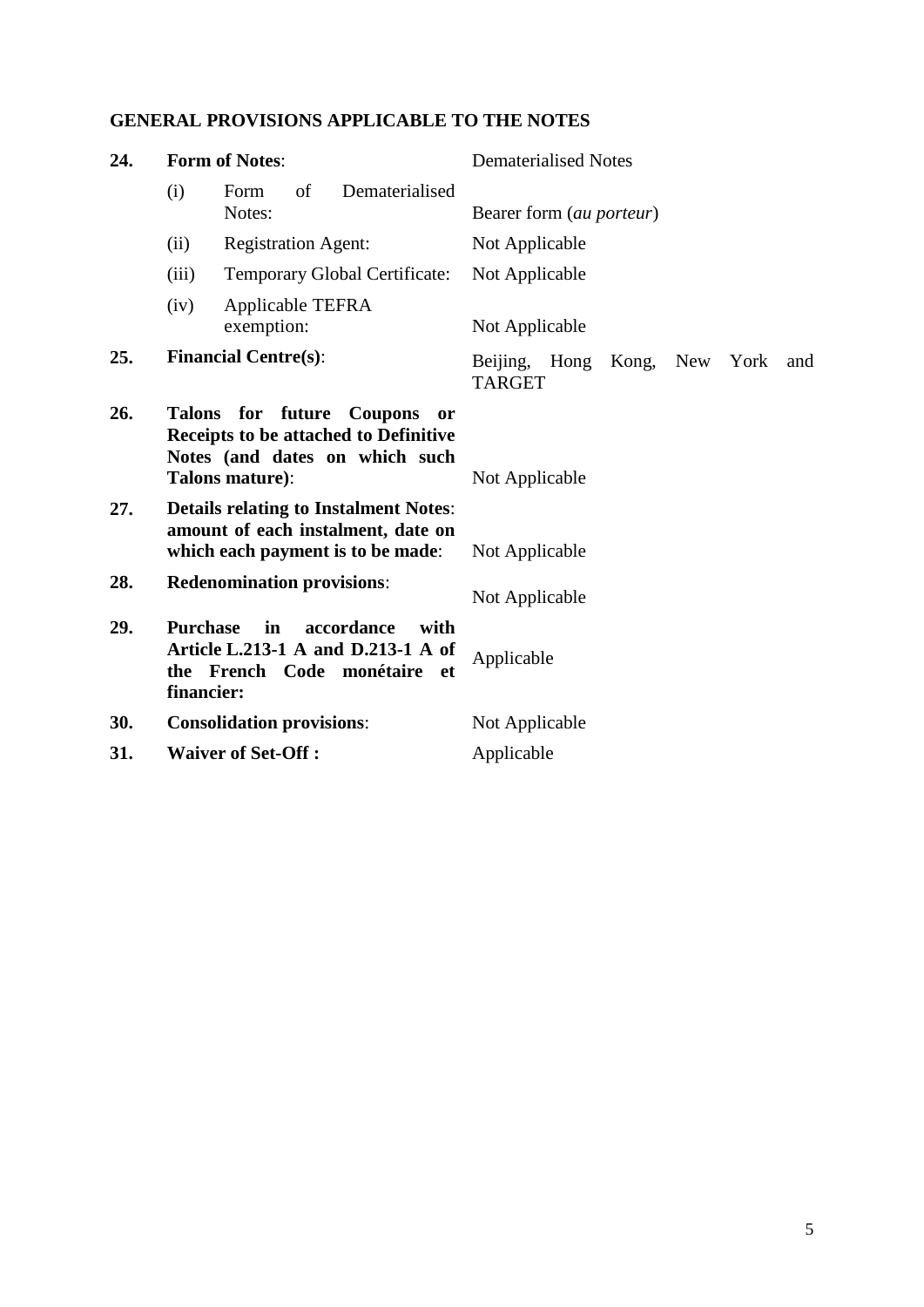**32.** *Masse*: Contractual *Masse* shall apply

Name and address of the Representative:

MCM AVOCAT, Selarl d'avocats interbarreaux inscrite au Barreau de Paris 10, rue de Sèze 75009 Paris France Represented by Maître Antoine Lachenaud, Co-gérant – associé

Name and address of the alternate Representative:

Maître Philippe Maisonneuve Avocat 10, rue de Sèze 75009 Paris France

The Representative will receive a remuneration of Euro 2,000 (excluding VAT) per year.

#### **RESPONSIBILITY**

The Issuer accepts responsibility for the information contained in these Final Terms.

Signed on behalf of BPCE

Duly represented by: Jean-Philippe Berthaut, Head of Group Funding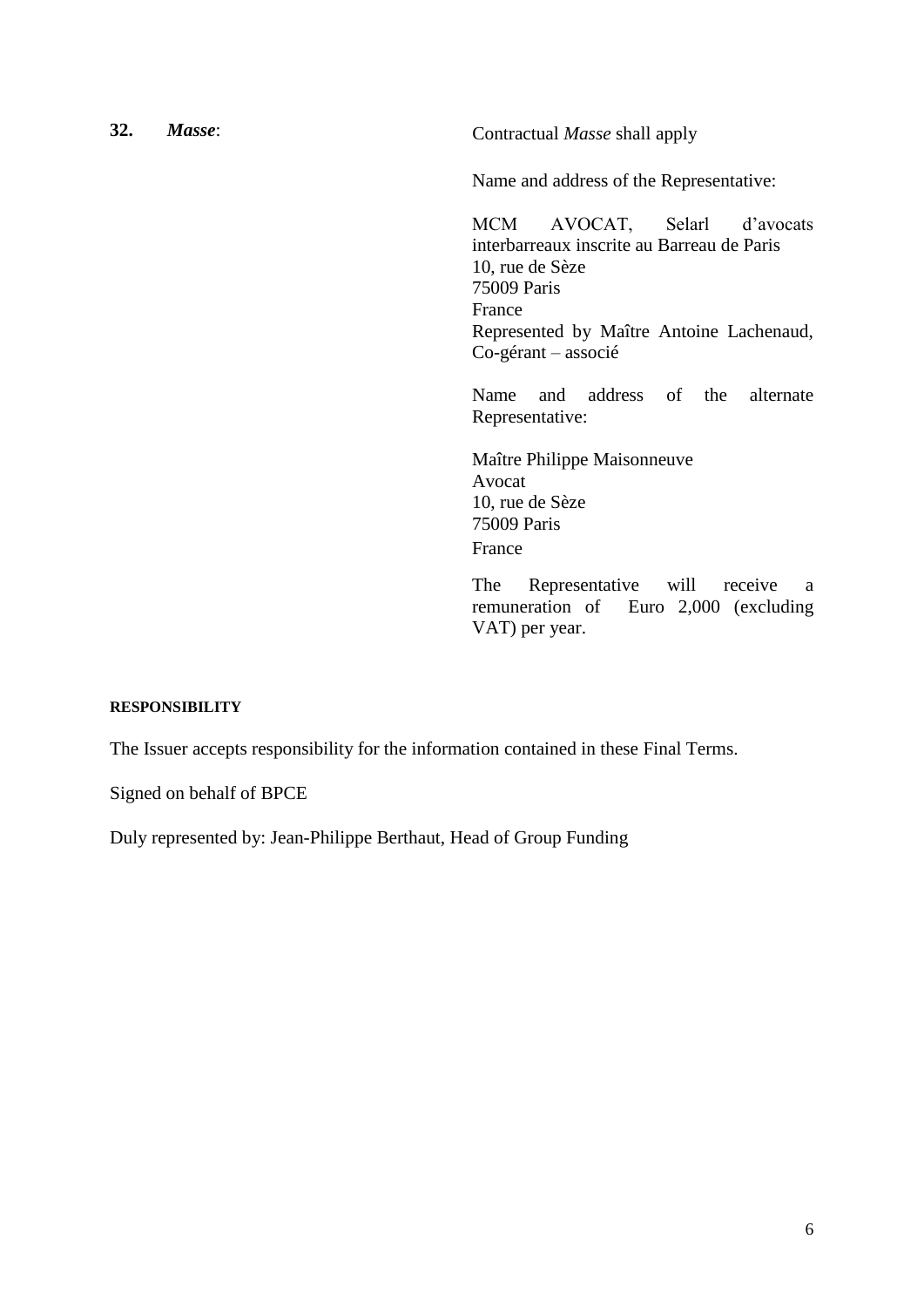### **PART B – OTHER INFORMATION**

#### **1. LISTING AND ADMISSION TO TRADING**

(i) Listing and Admission to trading: Application has been made by the Issuer (or on its behalf) for the Notes to be listed and admitted to trading on Euronext Paris with effect from the Issue Date.

(ii) Estimate of total expenses related to admission to trading: EUR 8,850

## **2. RATINGS**

Ratings: The Notes to be issued have been rated:

 $S\&P: A$ 

Moody's: A2

Fitch: A

Each of S&P, Moody's and Fitch are established in the European Union and registered under Regulation (EC) No 1060/2009 as amended.

### **3. INTERESTS OF NATURAL AND LEGAL PERSONS INVOLVED IN THE ISSUE**

Save as discussed in "Subscription and Sale", so far as the Issuer is aware, no person involved in the offer of the Notes has an interest material to the offer

#### **4. YIELD**

Indication of yield: 5.44 per cent. *per annum*

The yield is calculated at the Issue Date on the basis of the Issue Price. It is not an indication of future yield.